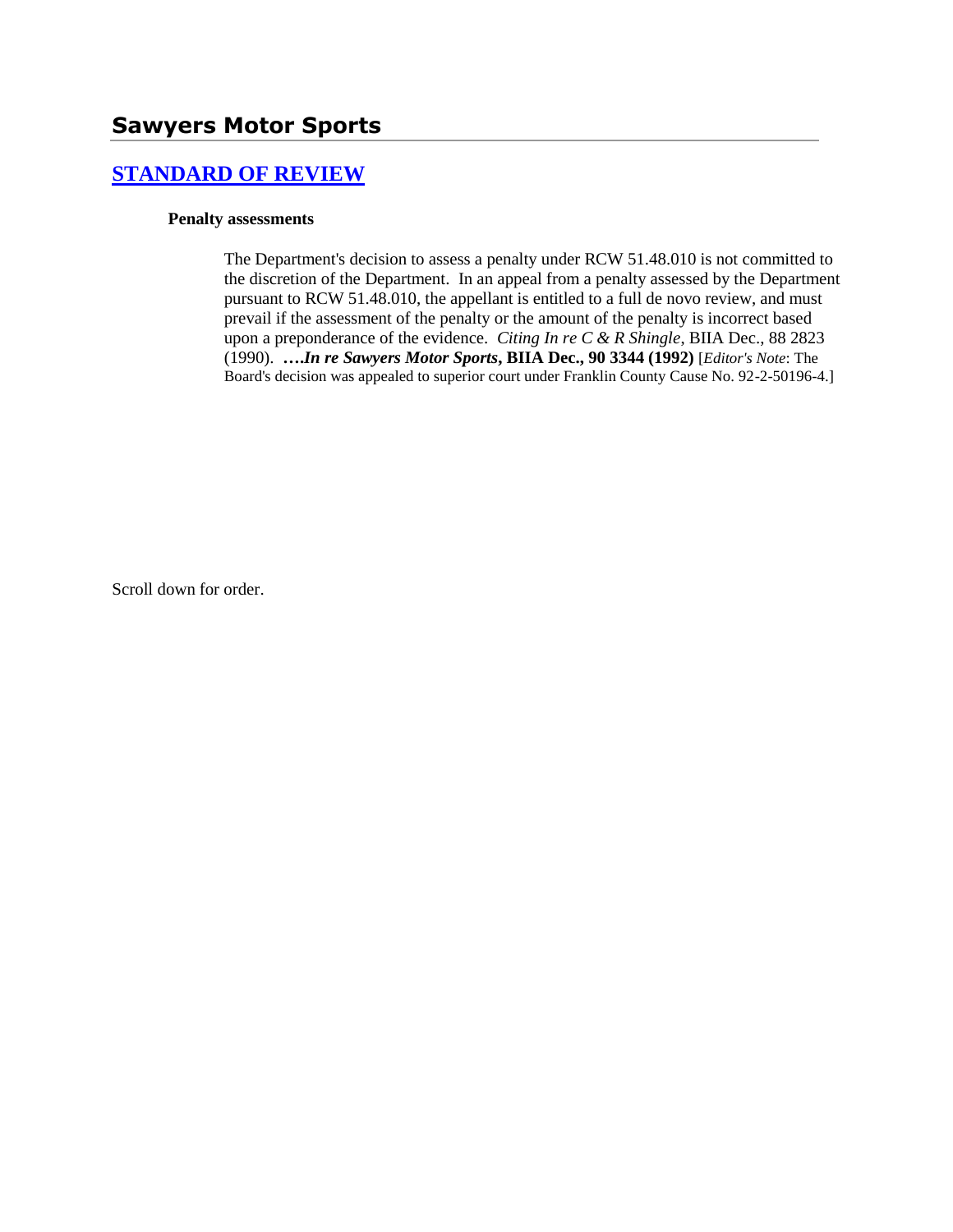### **BEFORE THE BOARD OF INDUSTRIAL INSURANCE APPEALS STATE OF WASHINGTON**

**IN RE: SAWYERS MOTOR SPORTS ) DOCKET NO. 90 3344**

**FIRM NO. 492,652-02 ) DECISION AND ORDER**

APPEARANCES:

Employer, Sawyers Motor Sports, by Critchlow & Williams, per Eugene Schuster, Attorney, and Kathy Krause, Legal Assistant

**)**

The Department of Labor and Industries, by The Attorney General, per Sharon M. Brown, Assistant, and Kim Studeman, Paralegal

This is an appeal filed by the employer on July 31, 1990 from an order of the Department of Labor and Industries dated July 17, 1990. The order modified an order dated May 22, 1990 and assessed penalties for the costs of injuries sustained by Troy Dodd Sawyers, in Claim No. K-218057 at 50% of the costs and/or reserve value for the accident occurring on December 20, 1988, in the amount of \$ 19,240.00**. AFFIRMED**.

# **DECISION**

Pursuant to RCW 51.52.104 and RCW 51.52.106, this matter is before the Board for review and decision on a timely Petition for Review filed by the employer to a Proposed Decision and Order issued on August 15, 1991 in which the order of the Department dated July 17, 1990 was affirmed.

We have granted review because our industrial appeals judge applied an incorrect standard of review in reaching her decision. Additionally, evidentiary rulings were made that, although they do not change the overall outcome of the appeal at the Board, they kept otherwise relevant and admissible evidence out of the record.

RCW 51.48.010, the statute which authorized the Department to assess penalties herein, states:

> Every employer shall be liable for the penalties described in this title and may also be liable if an injury or occupational disease has been sustained by a worker prior to the time he or she has secured the payment of such compensation to a penalty in a sum not less than fifty percent nor more than one hundred percent of the cost for such injury or occupational disease...

Because this statute in using the word "may" gives the Department the discretion to assess the penalties, it was apparently concluded by our industrial appeals judge that the Board's standard of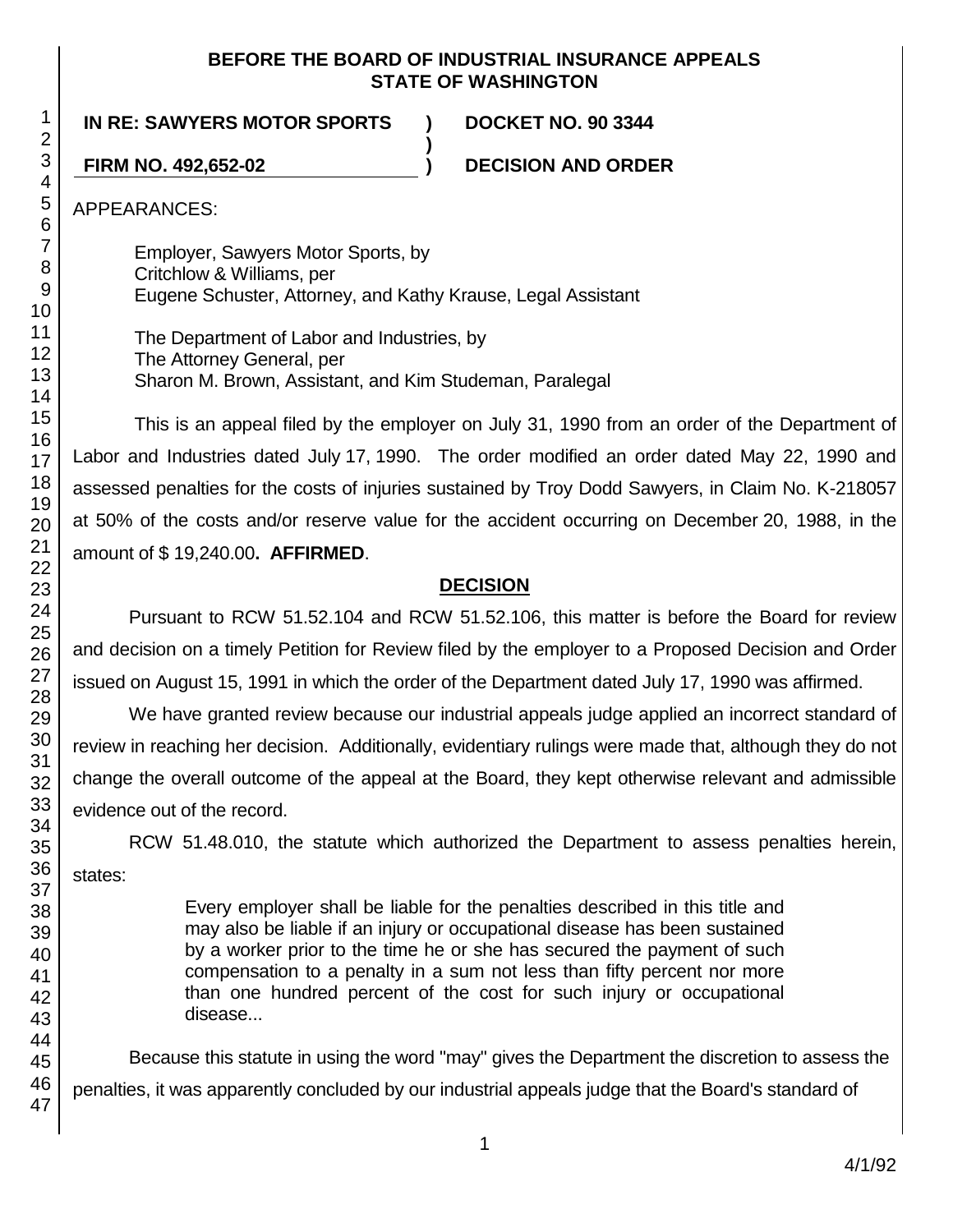review should only be whether there was an abuse of discretion. Clearly this is not the law. The only circumstances in which the Board's review is limited to the "abuse of discretion" standard is when the relevant statute specifically states that the decision is committed to the discretion, i.e., "sole discretion", "in his or her discretion", of the Department, the Director, or the Director's designee. There are countless ways the Department uses its discretion in administering claims and other matters under the industrial insurance laws. When these decisions are appealed to the Board the standard of review is not limited to whether there has been an abuse of discretion. Rather, the standard is the correctness of the decision based on the preponderance of the evidence. In re C & R Shingle, BIIA Dec., 88 2823 (1990). The use of the word "may" in RCW 51.48.010 means no more than that the penalty is not mandatory. However, that does not limit our scope of review of a Department order assessing such a penalty.

Of equal concern was exclusion of evidence regarding the third party action which arose out of Troy Sawyers' accident. Because the Department has the ability to enforce a lien against any third-party recovery and thereby recover at least part of its costs of administering the claim, the extent of its lien recovery is relevant to the propriety of the amount of penalty based on those claim costs. Therefore it was error to exclude evidence concerning the third party recovery. We recognize that RCW 51.48.010 is a penalty statute and not a statute solely used for the purpose of recovering claim costs, but because the amount of the penalty is tied to the Department's costs; the Department's recovery of some actual costs through its lien rights seems relevant to the determination of the appropriate penalty.

Unfortunately the only offer of evidence on this issue was that the amount of the Department's lien was disputed by the claimant. No attempt was made to offer the precise amount of the lien. Therefore it is impossible to determine if the amount of penalty is incorrect. The employer, as the appealing party, has the burden of proving the Department order is incorrect. Merely presenting evidence that a relevant factor used to determine the amount of the penalty is in dispute is not sufficient evidence on which the Department order should be reversed. We therefore must affirm the penalty assessment. Based on all the other factual evidence herein, the clear preponderance thereof is that this employer did not secure industrial insurance coverage until after Troy Sawyers' injury of December 20, 1988. Thus, the penalty statute was violated. The employer cannot complain about a penalty assessed at the lowest level of the monetary range provided by the statute, namely, 50% of